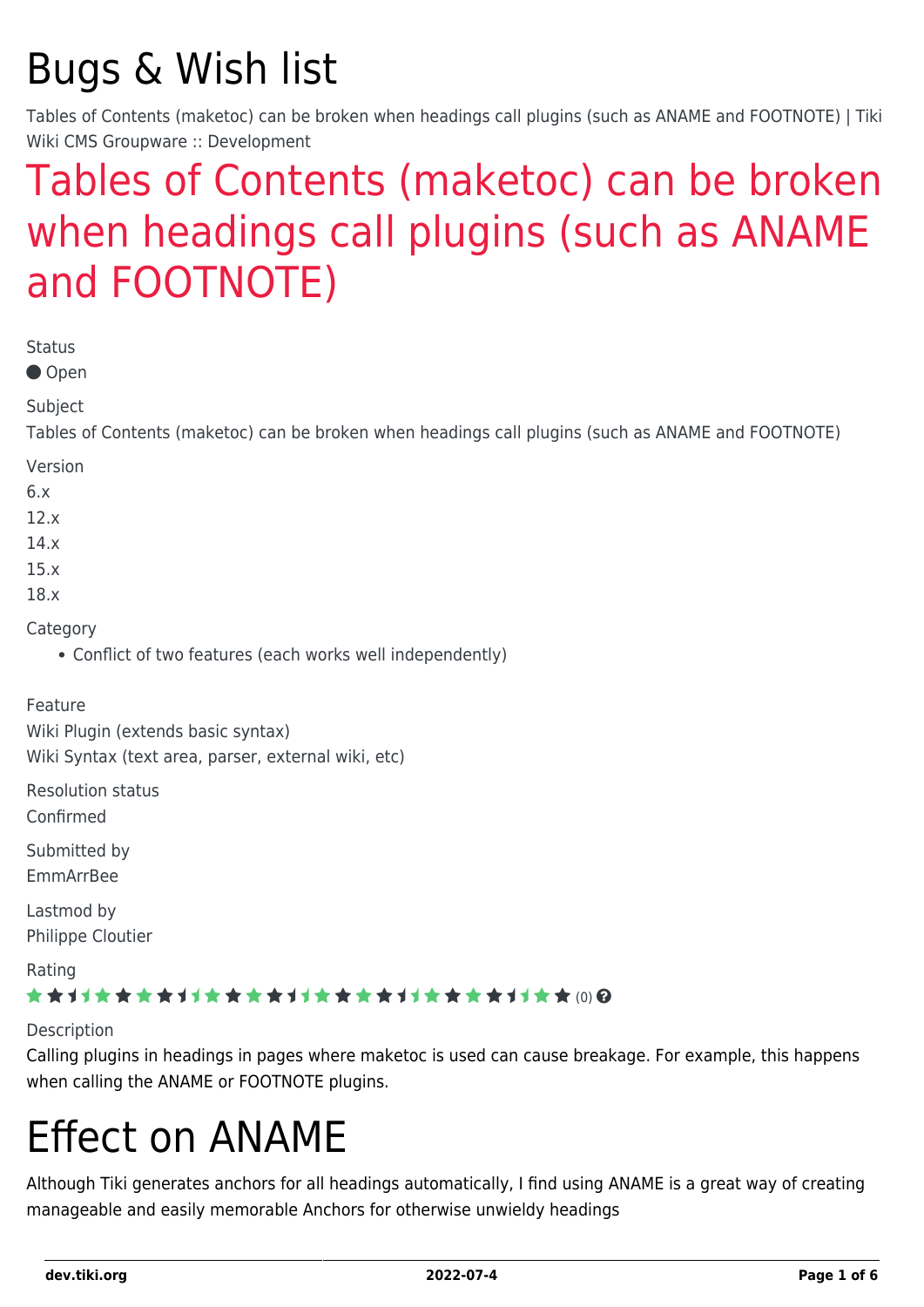```
1. Tiki Source Code snippet
```
!! Fourth and Even More Forgetful Heading{ANAME()}Quick4{ANAME}

then Tiki generates the following HTML code

```
2. Generated HTML snippet
```

```
<h3 class="showhide_heading" id="Fourth_and_Even_More_Forgetful_Heading"> Fourth and Even
More Forgetful Heading<a id="Quick4"></a></h3>
```
which can be exploited by

3. Tiki Source Code snippet

{ALINK(aname=Quick4)}Link to Fourth Heading by its Quick4 Anchor{ALINK}

All the above works flawlessly.

However, add MAKETOC to the page above the source line where ANAME is last used and it breaks the ANAME anchor(s). For this example, the maketoc is restricted to level 2 headings only as {maketoc levels="2"} which makes the generated HTML a little more compact.

Tiki generates the following HTML in response to the inclusion of maketoc

Generated HTML for maketoc snippet 3

```
<ul><li><a href='#First_Level_Two_Heading' class='link'> First Level Two Heading</a>
</li><li><a href='#Second_Long_and_Equally_Unmemorable_Heading' class='link'> Second Long and
Equally Unmemorable Heading</a>
</li><li><a href='#Third_Painfully_Difficult_Heading' class='link'> Third Painfully Difficult
Heading</a>
</li><li><a href='#Fourth_and_Even_More_Forgetful_Heading' class='link'> Fourth and Even More
Forgetful Heading<a id="Quick4"></a></a>
</li><li><a href='#Fifth_Long_and_Not_Very_Memorable_Heading' class='link'> Fifth Long and Not
Very Memorable Heading</a>
</li></ul></li></ul></ul><!--toc--></div><br />
```
Note how the entry for the Fourth Paragraph has the anchor "Quick4" associated with it. The HTML code generated for the Fourth Paragraph heading remains identical.

The effect of this is that the tiki anchor Quick4 is now incorrectly linked to the TOC entry, being the first instance of HTML ANCHOR within the HTML file.

If the MAKETOC plugin is included below the ANAME, then the ANAME works as intended, since that is the first occurrence of the generated HTML ANCHOR statement.

I have a couple of test pages which illustrate this issue, if they are of any use in your testing.

## Effect on FOOTNOTE

Calling FOOTNOTE returns an HTML A element with an id, so using that same identifier twice causes invalid HTML. Additionally, since browsers favor the first element using the identifier in such cases, the TOC's instance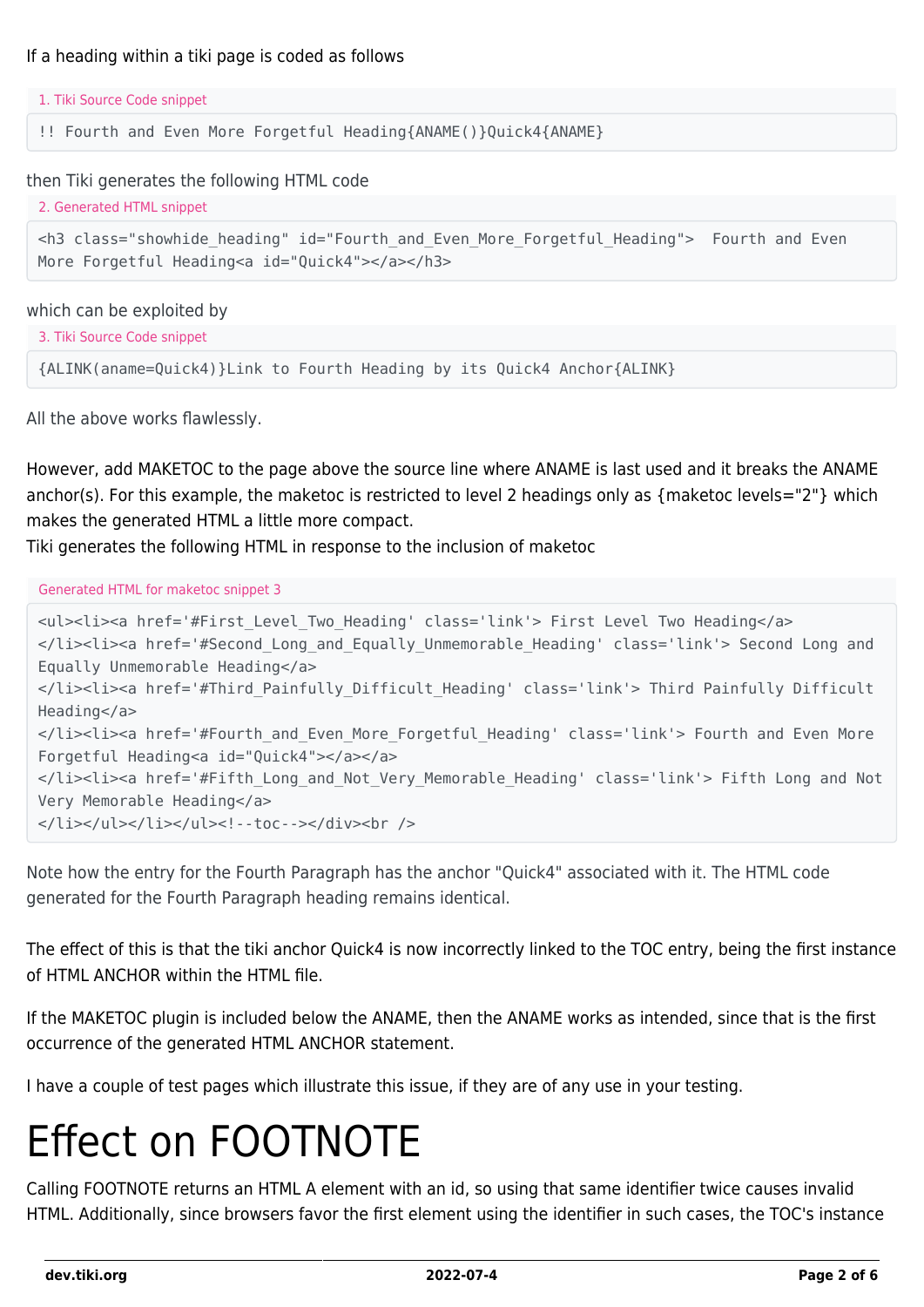wins if {maketoc} precedes headings, which is not what we want.

### Cause

Plugin calls are executed in parse first(). (Calls to plugins in "html" format are replaced by alphanumeric fingerprints.) After, parse data process maketoc() is called and expands "{maketoc}" to headings, so that each plugin call in a heading in the TOC has its result (or fingerprint) twice in the source. (After, replace\_preparse() replaces fingerprints with the result of plugin functions (stored during parse first's execution).)

This issue happens because maketoc therefore causes a plugin call's result to be repeated in the TOC (instead of possibly executed again specifically for TOC-s), which has 2 problems:

- plugins don't expect their output included twice in the page, so some (such as ANAME) may use HTML's id attribute in a manner incompatible with maketoc, causing invalid HTML
- plugins don't expect their output to be included in an HTML A element, so some (such as FOOTNOTE) for example generate links themselves, again causing invalid HTML

#### Solution

I believe there is no general solution to this. Each plugin needs to adapt its behavior when the output is to be used in a heading. For example, SUP can return the same thing, but ANAME should return nothing.

A solution could be implemented by potentially calling a plugin function twice per in-heading plugin call. With an extra parameter indicating a call for a TOC, FOOTNOTE could return just text, no link. However, if there are 2 independent calls, it would be hard for FOOTNOTE to know that it should return the same number.

wikiplugin foo info() could return an extra "headings" array element indicating what to do if the plugin is called in a heading. For SUP, this could be "'headings' => 'same'". For the GOOGLEANALYTICS plugin, the value could be "ignore".

Unfortunately, in order to do that, we need to distinguish headings before plugins are called. As of r66644, plugins are called (in parse first()) well before headings are distinguished (in parse data process maketoc()).

## Dirty hack

The 2 patches attached provide a dirty solution which seems to work well on UTF-8 databases. These would need validation for compatibility with other encodings before being integrated.

The very same patch works verbatim against Tiki 15 too.

This is very much of a hack and may very well cause regressions.

```
Workaround
For ANAME, put the call on the line before or after the heading
Importance
7
Easy to solve?
2
Priority
```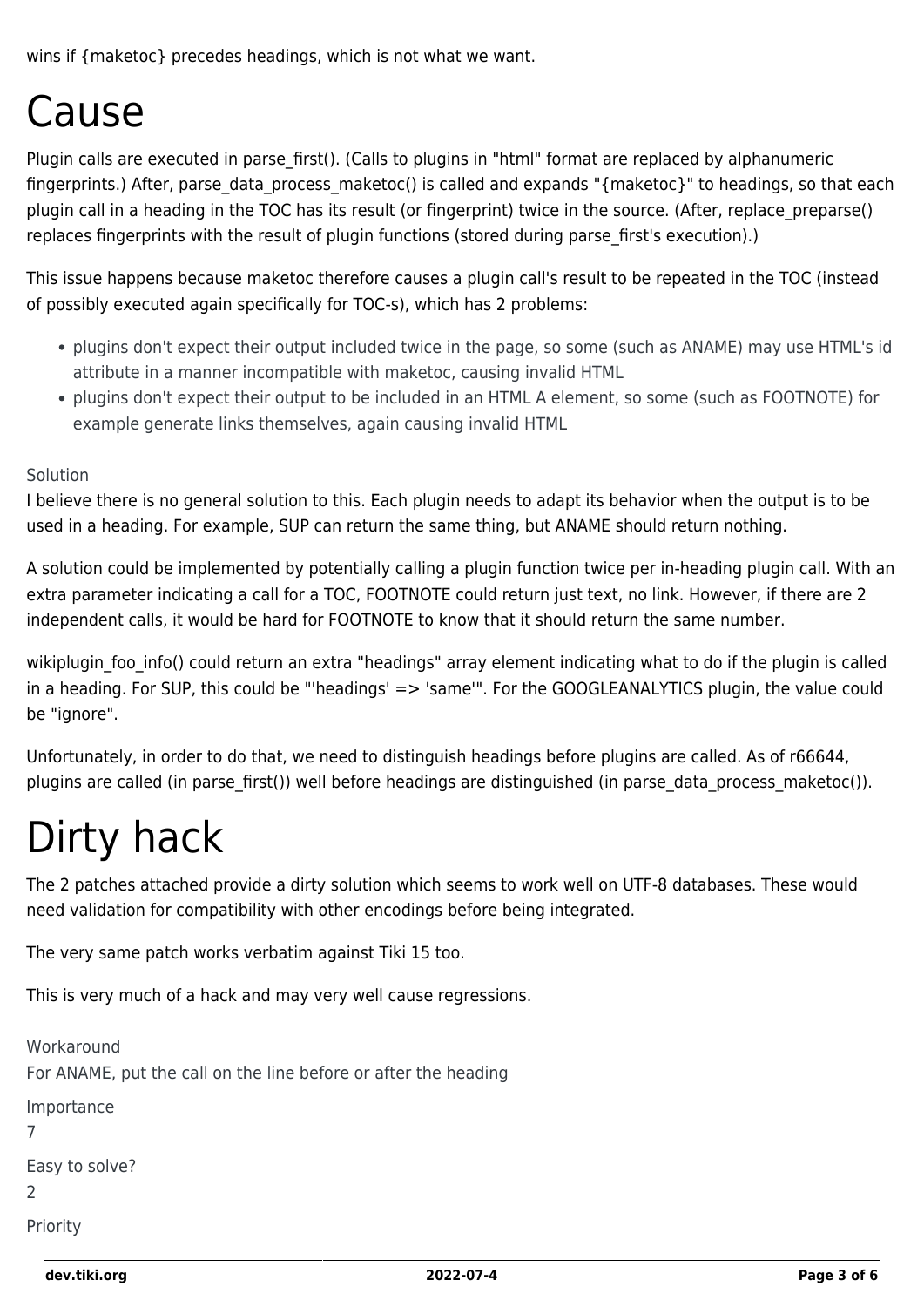Demonstrate Bug (Tiki 19+) Please demonstrate your bug on show2.tikiwiki.org

Version: trunk ▼ [Create show2.tikiwiki.org instance](#page--1-0)

Ticket ID 4235 Created Tuesday 29 May, 2012 13:08:17 GMT-0000 by EmmArrBee

LastModif Thursday 25 April, 2019 18:26:48 GMT-0000

### Comments

# [Philippe Cloutier](https://dev.tiki.org/user232) 08 May 18 19:16 GMT-0000

This is visibly related to issue [Hotwords and WikiWords are parsed to links in Table of](https://dev.tiki.org/wish638) [Contents \(maketoc\) entries, breaking HTML](https://dev.tiki.org/wish638).



#### [Philippe Cloutier](https://dev.tiki.org/user232) 10 May 18 15:32 GMT-0000

My impression is that fixing this is non-trivial. While there are clearly cases where plugin calls should be ignored in the TOC (such as ANAME, indeed), there are also plugins whose calls should be considered, such as SUP.

I guess a first step would be to decide which behavior makes more sense in general.



This also affects the FOOTNOTE plugin. Calling FOOTNOTE returns an a element with an id, so using that same identifier twice causes invalid HTML. Additionally, since browsers favor the first element using the identifier in such cases, the TOC's instance wins, which is not what we want.

So in this specific case, there is no easy solution either way - we do want a link to the footnote in the TOC, but we don't want it to hijack the id, so we would need it to use different HTML. The HTML could be the same without the id, but I don't see an easy way to implement that. Should we call the plugin twice, once with a "fake" argument so the plugin can behave differently? Or actually call a different function, like wikiplugin\_footnote\_toc(), which could itself call wikiplugin\_footnote(), modify its return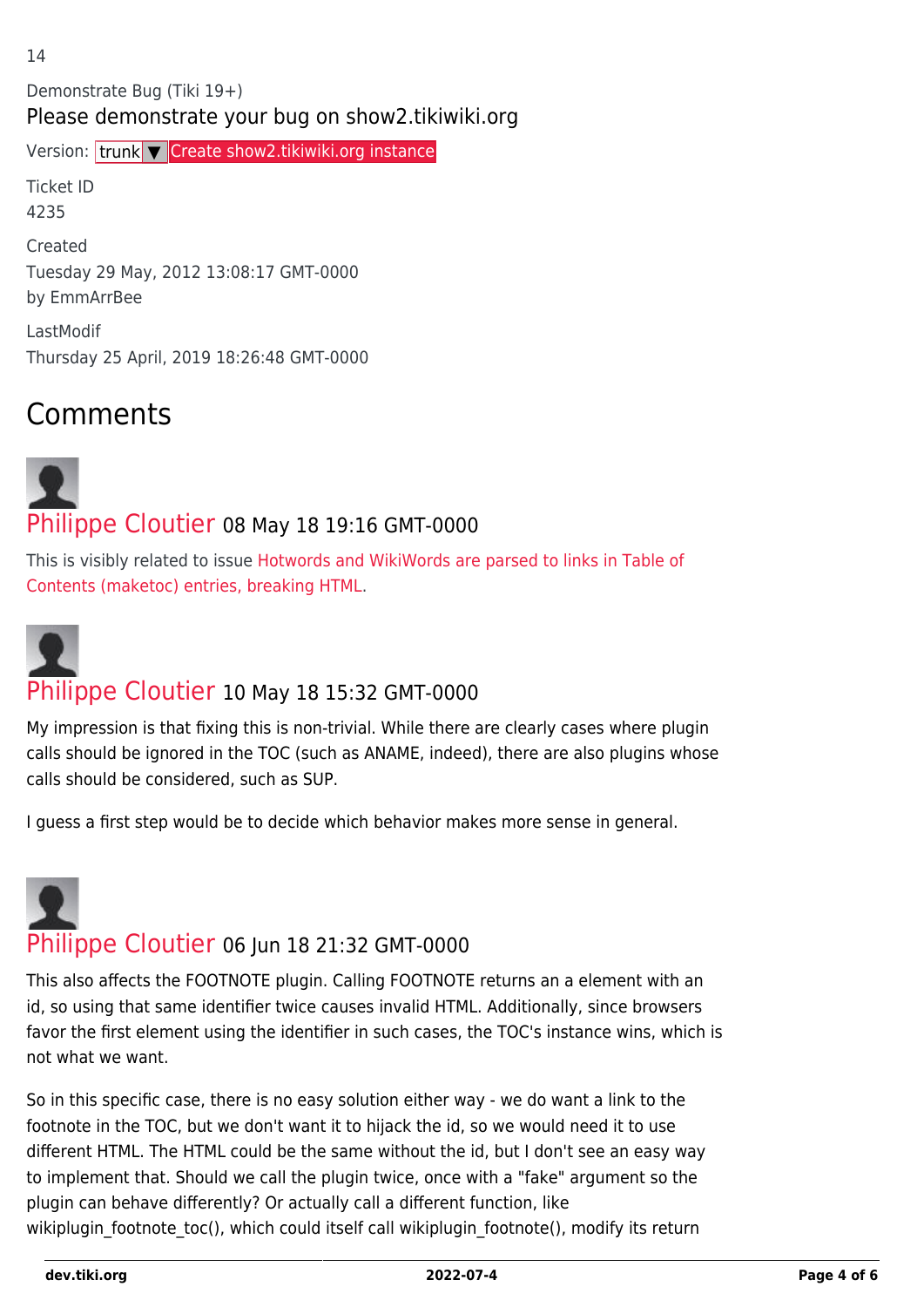value and return that modified value?

I mention that one different approach which might avoid this dilemma would be to switch to client-side TOC generation, as discussed in [TOC revamp.](https://dev.tiki.org/TOC-revamp)



In fact, as Marc Laporte made me notice, we can't really link to the footnote from the TOC directly, since the TOC entry already links to the section, and text can only link to 1 target. Even putting an A element without id would be invalid HTML.

I guess in the FOOTNOTE case we would want to just display ["x](https://dev.tiki.org/x)", linking to the section as the rest of the line, so a user who wants to see the FOOTNOTE might click on the TOC's footnote number, be moved to the section, then click on the "actual" footnote number and be moved to the footnote.



#### [Philippe Cloutier](https://dev.tiki.org/user232) 07 Jun 18 22:17 GMT-0000

For FOOTNOTE, there's also the possibility of not displaying references in TOC-s. And that is Microsoft Word 2013's behavior...

### [Philippe Cloutier](https://dev.tiki.org/user232) 03 Jul 18 19:25 GMT-0000

Note that testing this with a call to ANAME at the end of a heading will expose a regression from r56125 (invalid HTML due to a non-breaking space).



#### [Jonny Bradley](https://dev.tiki.org/user8515) 25 Feb 21 12:55 GMT-0000

I was fixing a different issue, but this might be fixed in trunk and 22.x by [2c5a99cf](https://gitlab.com/tikiwiki/tiki/-/commit/2c5a99cf) maybe?